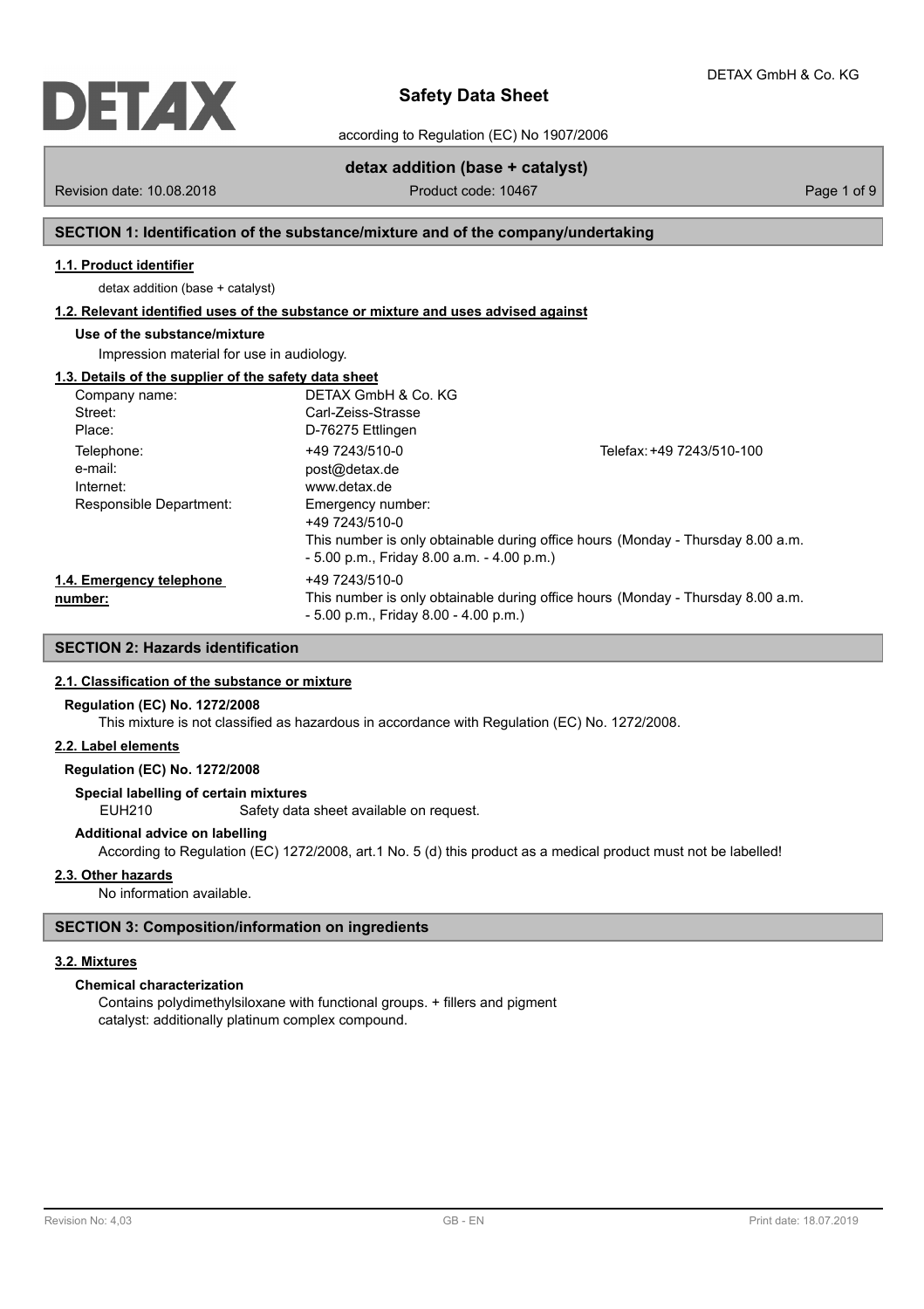

according to Regulation (EC) No 1907/2006

# **detax addition (base + catalyst)**

Revision date: 10.08.2018 **Product code: 10467** Product code: 10467

### **Hazardous components**

| <b>CAS No</b> | Chemical name                                                   |              |                  |            |  |
|---------------|-----------------------------------------------------------------|--------------|------------------|------------|--|
|               | EC No                                                           | Index No     | <b>REACH No</b>  |            |  |
|               | Classification according to Regulation (EC) No. 1272/2008 [CLP] |              |                  |            |  |
| 14464-46-1    | cristobalite flour                                              |              |                  | $20 - 25%$ |  |
|               | 238-455-4                                                       |              |                  |            |  |
|               | STOT RE 1; H372                                                 |              |                  |            |  |
| 8042-47-5     | paraffin oil                                                    |              |                  | $10 - 545$ |  |
|               | 232-455-8                                                       |              | 01-2119487078-27 |            |  |
|               | Asp. Tox. 1; H304                                               |              |                  |            |  |
| 541-02-6      | Decamethylcyclopentasiloxane                                    |              |                  | < 0.5 %    |  |
|               | 208-764-9                                                       |              | 01-2119511367-43 |            |  |
| 540-97-6      | Dodecaemthylcyclohexasiloxane                                   |              |                  | < 0.5 %    |  |
|               | 208-762-8                                                       |              | 01-2119517435-42 |            |  |
| 556-67-2      | octamethylcyclotetrasiloxane                                    |              |                  | < 0.5 %    |  |
|               | 209-136-7                                                       | 014-018-00-1 | 01-2119529238-36 |            |  |
|               | Flam. Liq. 3, Repr. 2, Aquatic Chronic 4; H226 H361f H413       |              |                  |            |  |

Full text of H and EUH statements: see section 16.

## **SECTION 4: First aid measures**

## **4.1. Description of first aid measures**

## **General information**

First aider: Pay attention to self-protection! Remove affected person from the danger area and lay down.

#### **After inhalation**

Provide fresh air.

### **After contact with skin**

Remove product mechanically with cloth or paper. Wash with plenty of water and soap. In case of visible changes on the skin or complaints, seek medical advice (if possible have label or safety data sheet with you).

#### **After contact with eyes**

Rinse immediately carefully and thoroughly with eye-bath or water.

#### **After ingestion**

Rinse mouth immediately and drink plenty of water. Let water be drunken in little sips ( dilution effect). Do not induce vomiting. If you feel unwell, seek medical advice.

## **4.2. Most important symptoms and effects, both acute and delayed**

No information available.

## **4.3. Indication of any immediate medical attention and special treatment needed**

Treat symptomatically.

### **SECTION 5: Firefighting measures**

### **5.1. Extinguishing media**

## **Suitable extinguishing media**

Co-ordinate fire-fighting measures to the fire surroundings.

### **5.2. Special hazards arising from the substance or mixture**

Non-flammable. Vapours can form explosive mixtures with air.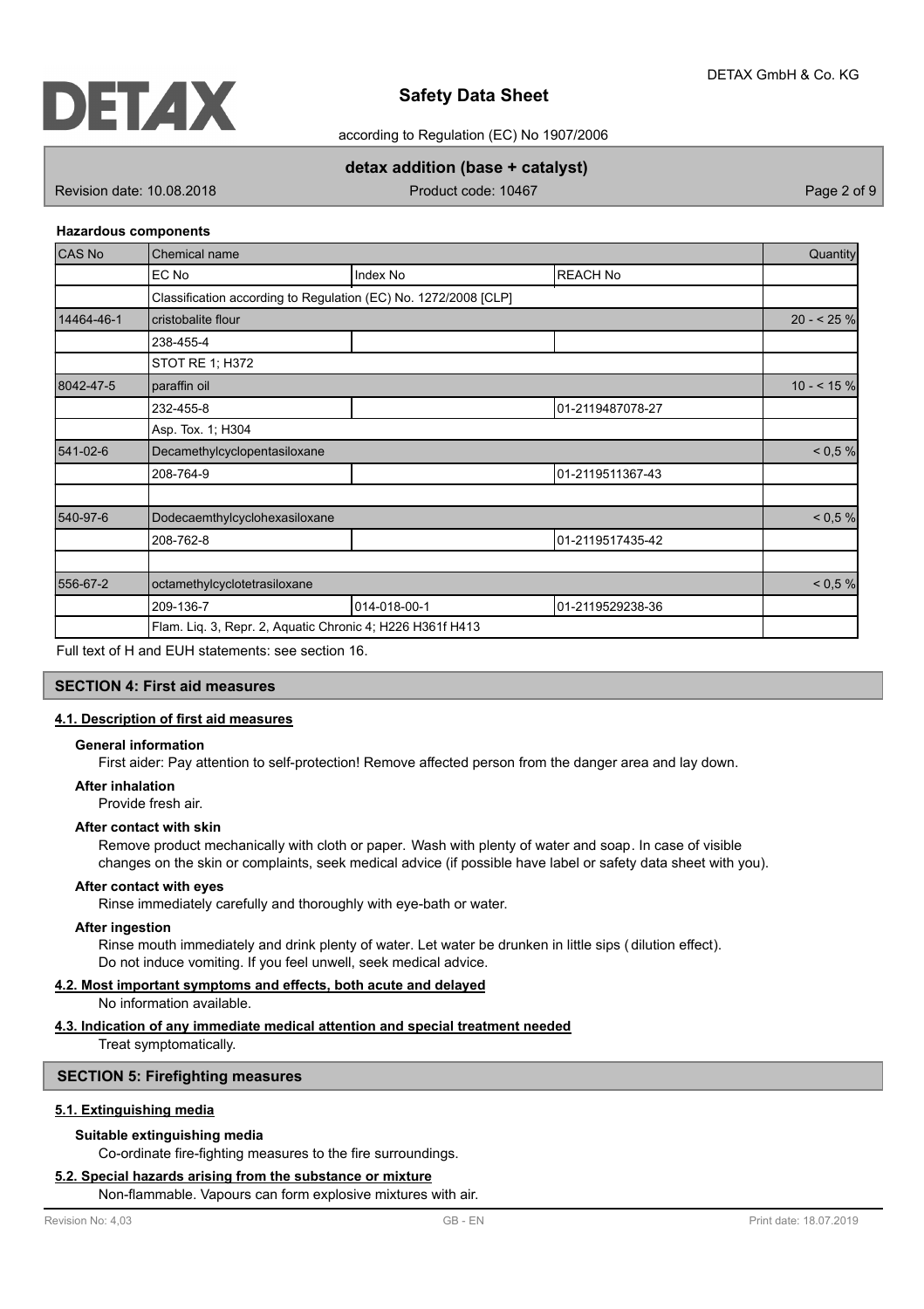

according to Regulation (EC) No 1907/2006

## **detax addition (base + catalyst)**

Revision date: 10.08.2018 **Product code: 10467** Product code: 10467 **Page 3 of 9** Page 3 of 9

### **5.3. Advice for firefighters**

In case of fire: Wear self-contained breathing apparatus.

### **Additional information**

Use water spray jet to protect personnel and to cool endangered containers. Collect contaminated fire extinguishing water separately. Do not allow entering drains or surface water.

### **SECTION 6: Accidental release measures**

# **6.1. Personal precautions, protective equipment and emergency procedures**

Use personal protection equipment.

#### **6.2. Environmental precautions**

Do not allow to enter into surface water or drains.

## **6.3. Methods and material for containment and cleaning up**

Absorb with liquid-binding material (e.g. sand, diatomaceous earth, acid- or universal binding agents). Treat the recovered material as prescribed in the section on waste disposal.

### **6.4. Reference to other sections**

Safe handling: see section 7 Personal protection equipment: see section 8 Disposal: see section 13

### **SECTION 7: Handling and storage**

### **7.1. Precautions for safe handling**

### **Advice on safe handling**

No special measures are necessary.

#### **Advice on protection against fire and explosion**

No special fire protection measures are necessary.

## **7.2. Conditions for safe storage, including any incompatibilities**

Keep container tightly closed. **Requirements for storage rooms and vessels**

#### **Advice on storage compatibility**

Do not store with acids, lyes, alcohols, metallic powders and metallic oxides (release of hydrogen is favoured). Do not store with acids, lyes, alcohols, metallic powders and metallic oxides (release of hydrogen is favoured).

### **Further information on storage conditions**

Keep only in the original container in a cool, dry and well-ventilated place, away from foodstuffs.

## **7.3. Specific end use(s)**

Ear impression material. For use by trained specialist staff.

### **SECTION 8: Exposure controls/personal protection**

### **8.1. Control parameters**

## **8.2. Exposure controls**

### **Protective and hygiene measures**

Take off contaminated clothing. Wash hands before breaks and after work. When using do not eat or drink.

#### **Eye/face protection**

Wear eye/face protection.

### **Hand protection**

When handling with chemical substances, protective gloves must be worn with the CE-label including the four control digits. The quality of the protective gloves resistant to chemicals must be chosen as a function of the specific working place concentration and quantity of hazardous substances. For special purposes, it is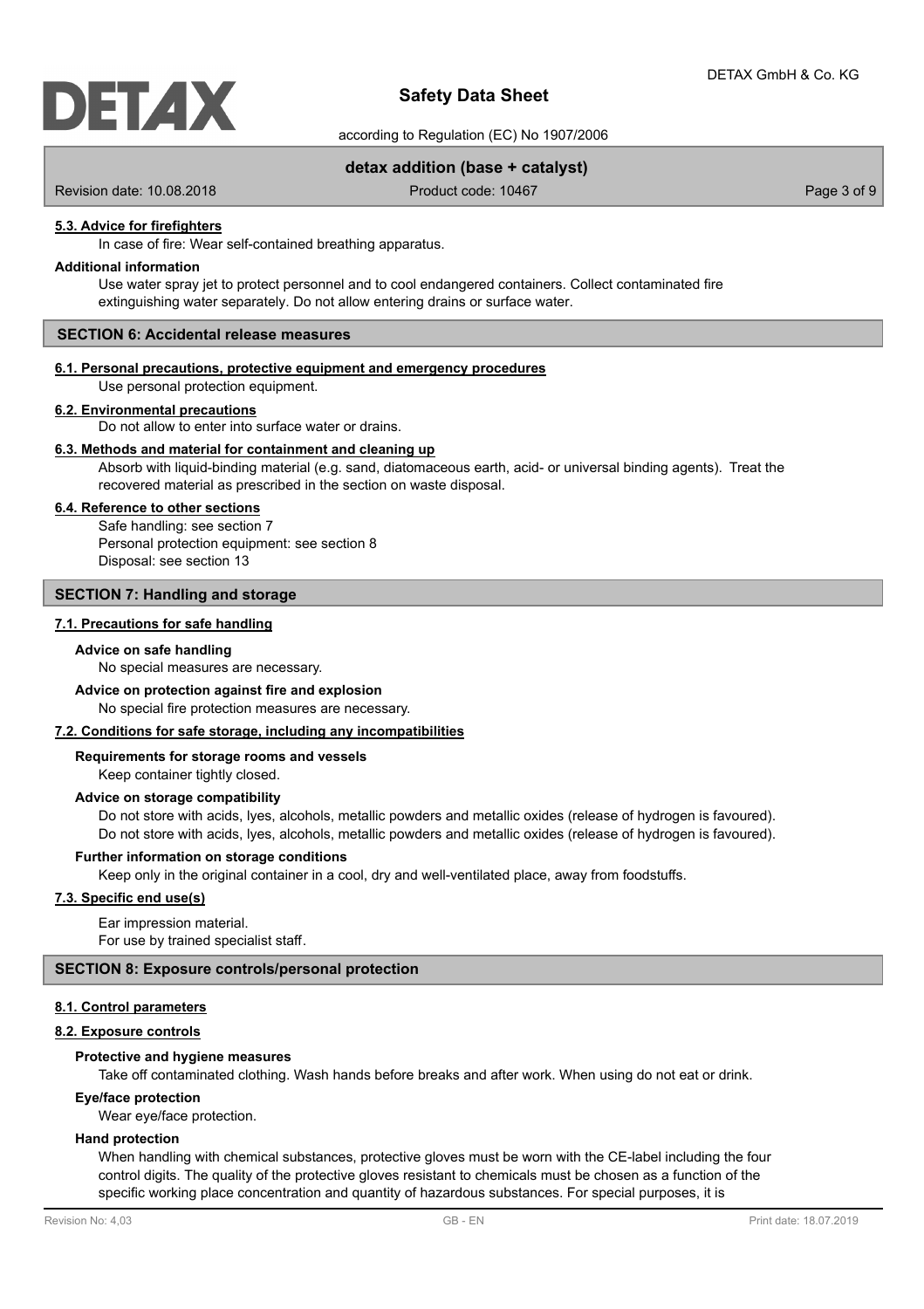

according to Regulation (EC) No 1907/2006

# **detax addition (base + catalyst)**

Revision date: 10.08.2018 **Product code: 10467** Product code: 10467 **Page 4 of 9** 

recommended to check the resistance to chemicals of the protective gloves mentioned above together with the supplier of these gloves.

Suitable are gloves of the following material: NBR (Nitrile rubber)

## **Skin protection**

Wear suitable protective clothing.

# **Respiratory protection**

In case of inadequate ventilation wear respiratory protection.

# **SECTION 9: Physical and chemical properties**

| 9.1. Information on basic physical and chemical properties |                                   |                          |                                  |
|------------------------------------------------------------|-----------------------------------|--------------------------|----------------------------------|
| Physical state:                                            | Paste                             |                          |                                  |
| Colour:                                                    | base: ligth blue, catalyst: white |                          |                                  |
| Odour:                                                     | characteristic                    |                          |                                  |
|                                                            |                                   |                          | <b>Test method</b>               |
| pH-Value:                                                  |                                   | not determined           |                                  |
| Changes in the physical state                              |                                   |                          |                                  |
| Melting point:                                             |                                   | not determined           |                                  |
| Initial boiling point and boiling range:                   |                                   | not determined           |                                  |
| Flash point:                                               |                                   |                          | >100 °C DIN 51755                |
| <b>Flammability</b>                                        |                                   |                          |                                  |
| Solid:                                                     |                                   | not applicable           |                                  |
| Gas:                                                       |                                   | not applicable           |                                  |
| Lower explosion limits:                                    |                                   | not determined           |                                  |
| Upper explosion limits:                                    |                                   | not determined           |                                  |
| Ignition temperature:                                      |                                   |                          | >400 °C DIN 51794                |
| Auto-ignition temperature                                  |                                   |                          |                                  |
| Solid:                                                     |                                   | not applicable           |                                  |
| Gas:                                                       |                                   | not applicable           |                                  |
| Decomposition temperature:                                 |                                   | >180 °C                  |                                  |
| <b>Oxidizing properties</b><br>Not oxidizing.              |                                   |                          |                                  |
| Vapour pressure:<br>(at 20 $°C$ )                          |                                   | $<$ 10 hPa               |                                  |
| Density (at 20 °C):                                        |                                   |                          | 1,23 g/cm <sup>3</sup> DIN 51757 |
| Water solubility:                                          |                                   | insoluble                |                                  |
| Solubility in other solvents<br>not determined             |                                   |                          |                                  |
| Partition coefficient:                                     |                                   | not determined           |                                  |
| Viscosity / dynamic:<br>(at 23 $^{\circ}$ C)               |                                   | 1200000 mPa·s BROOKFIELD |                                  |
| Vapour density:                                            |                                   | not determined           |                                  |
| Evaporation rate:                                          |                                   | not determined           |                                  |
| 9.2. Other information                                     |                                   |                          |                                  |
| Solid content:                                             |                                   | not determined           |                                  |

**SECTION 10: Stability and reactivity**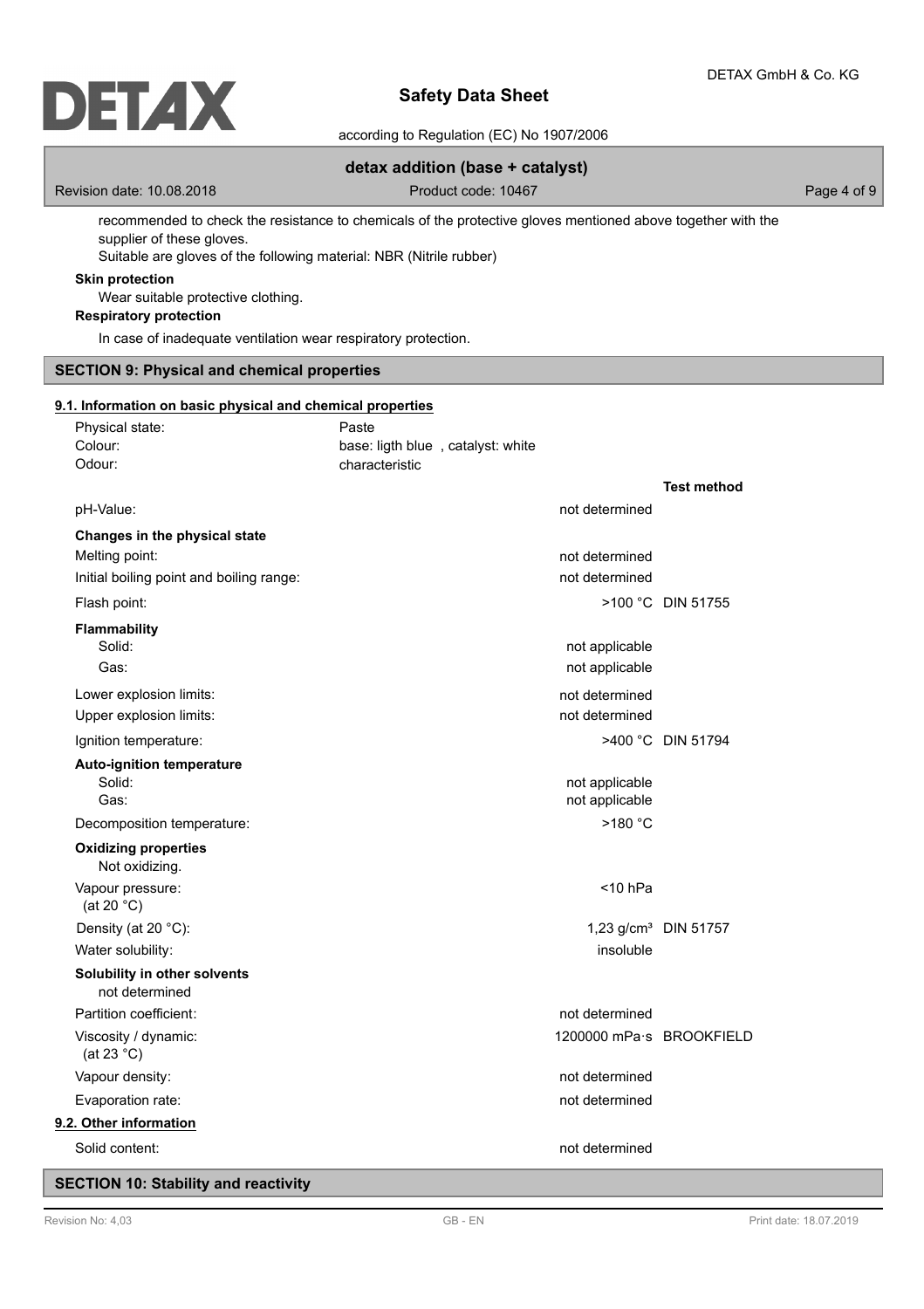

according to Regulation (EC) No 1907/2006

## **detax addition (base + catalyst)**

Revision date: 10.08.2018 **Product code: 10467** Product code: 10467 **Page 5 of 9** 

### **10.1. Reactivity**

No hazardous reaction when handled and stored according to provisions.

# **10.2. Chemical stability**

The product is stable under storage at normal ambient temperatures.

### **10.3. Possibility of hazardous reactions**

Reacts with : Acids, alkalis, alcohols, powdered metals or metal oxides with release of hydrogen.

#### **10.4. Conditions to avoid**

Temperatures > 150°C/ 302 °F.

## **10.5. Incompatible materials**

No information available.

# **10.6. Hazardous decomposition products**

In case of thermic decomposition hydrogen is released. At a temperature of approx.  $150^{\circ}$ C/ 302 $^{\circ}$ F a small amount of formaldehyde can be released by oxidative degradation.

### **SECTION 11: Toxicological information**

# **11.1. Information on toxicological effects**

## **Acute toxicity**

Based on available data, the classification criteria are not met. For the product itself no toxicological data are available. In products with a comparable composition, a LD50 (orally, species rat) of > 5000 mg/kg has been found.

| CAS No    | Chemical name                 |               |           |         |               |                 |  |
|-----------|-------------------------------|---------------|-----------|---------|---------------|-----------------|--|
|           | Exposure route                | Dose          |           | Species | Source        | Method          |  |
| 8042-47-5 | paraffin oil                  |               |           |         |               |                 |  |
|           | oral                          | LD50<br>mg/kg | >5000     | Rat     | OECD          |                 |  |
|           | dermal                        | LD50<br>mg/kg | >2000     | Rabbit  | OECD          |                 |  |
|           | inhalation (4 h) vapour       | LC50          | $>5$ mg/l | Rat     | <b>OECD</b>   |                 |  |
| 541-02-6  | Decamethylcyclopentasiloxane  |               |           |         |               |                 |  |
|           | oral                          | LD50<br>mg/kg | >24100    | Rat     | <b>GESTIS</b> |                 |  |
|           | dermal                        | LD50<br>mg/kg | >2000     | Rabbit  |               | OECD 402        |  |
|           | inhalation (4 h) vapour       | LC50          | 8,67 mg/l | Rat     |               | <b>OECD 403</b> |  |
| 540-97-6  | Dodecaemthylcyclohexasiloxane |               |           |         |               |                 |  |
|           | oral                          | LD50<br>mg/kg | 2000      | Rat     |               |                 |  |
|           | dermal                        | LD50<br>mg/kg | 2000      | Rat     |               |                 |  |
| 556-67-2  | octamethylcyclotetrasiloxane  |               |           |         |               |                 |  |
|           | oral                          | LD50<br>mg/kg | 4800      | Rat     |               | OECD 401        |  |
|           | dermal                        | LD50<br>mg/kg | >2400     | Rabbit  |               | <b>OECD 402</b> |  |
|           | inhalation (4 h) vapour       | LC50          | 36 mg/l   | Rat     | <b>GESTIS</b> | <b>OECD 403</b> |  |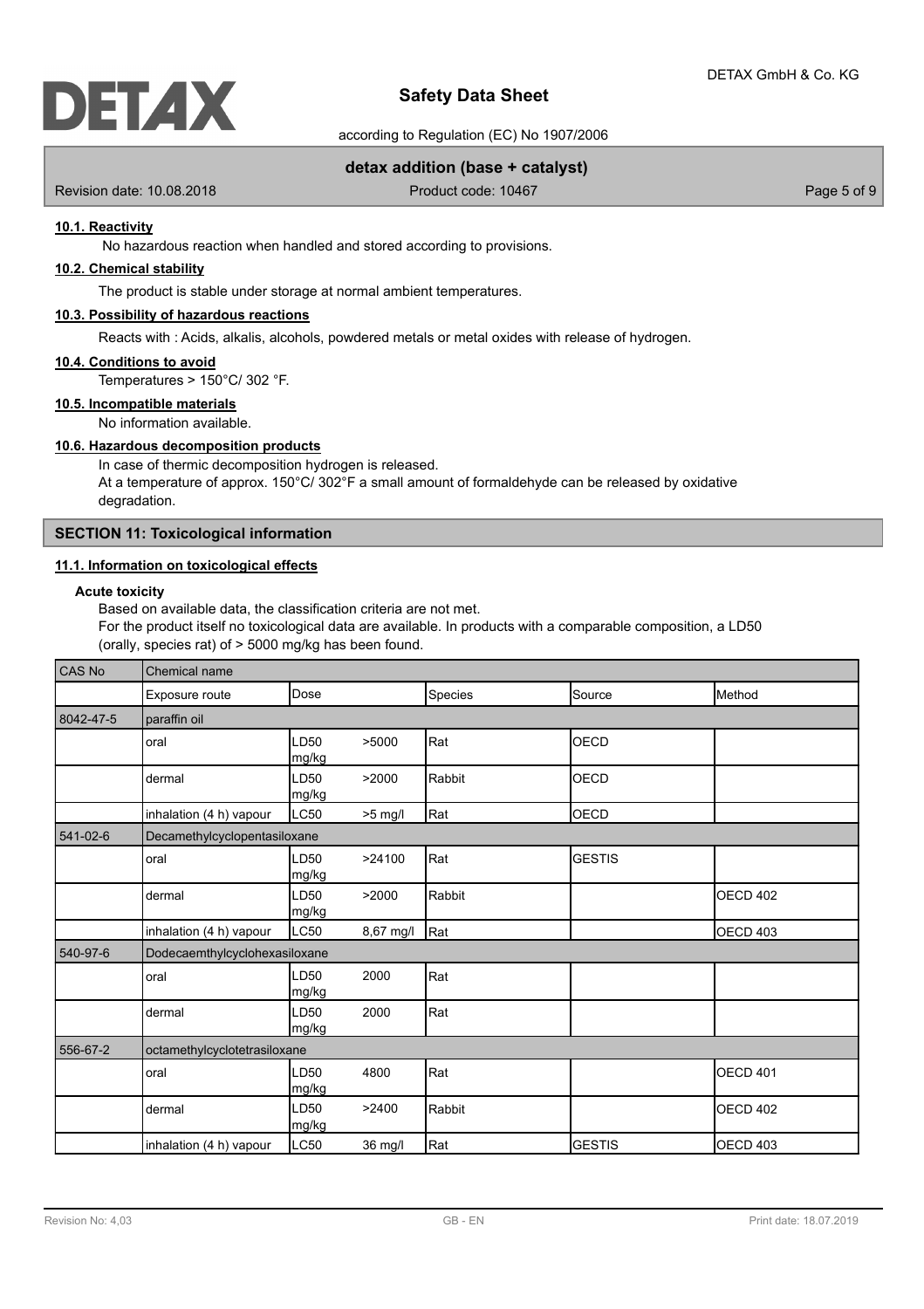according to Regulation (EC) No 1907/2006

## **detax addition (base + catalyst)**

Revision date: 10.08.2018 **Product code: 10467** Product code: 10467 **Page 6 of 9** Page 6 of 9

### **Irritation and corrosivity**

Based on available data, the classification criteria are not met.

## **Sensitising effects**

Based on available data, the classification criteria are not met.

### **Carcinogenic/mutagenic/toxic effects for reproduction**

Based on available data, the classification criteria are not met.

### **STOT-single exposure**

Based on available data, the classification criteria are not met.

#### **STOT-repeated exposure**

Based on available data, the classification criteria are not met.

Due to physical form (paste) classification with H372 is not appropriate. An inhalation of the product is not possible.

EC regulation 1272/2008 annex 1, section 1.1.1.5: "For the purpose of classification of health hazards (part 3), the route of exposure, information on mechanisms and metabolism studies are useful for determining the relevance of effects in humans. If this information raises doubts as to their relevance in humans, in spite of the indisputable data legitimacy and quality, a lower classification may be justified. When there is scientific evidence that the mechanism or mode of action is not relevant to humans, the substance or mixture should not be classified."

### **Aspiration hazard**

Based on available data, the classification criteria are not met.

### **Additional information on tests**

This mixture is classified as not hazardous according to regulation (EC) 1272/2008 [CLP].

### **SECTION 12: Ecological information**

## **12.1. Toxicity**

The product is not: Ecotoxic.

| <b>CAS No</b> | Chemical name            |                           |       |                                         |         |                 |
|---------------|--------------------------|---------------------------|-------|-----------------------------------------|---------|-----------------|
|               | Aquatic toxicity         | Dose                      |       | $[h]   [d]$ Species                     | ISource | <b>I</b> Method |
| 8042-47-5     | paraffin oil             |                           |       |                                         |         |                 |
|               | Acute fish toxicity      | LC50<br>mg/l              | >1000 | 96 h Leuciscus idus<br>(qolden orfe)    | IOECD   |                 |
|               | Acute algae toxicity     | ErC <sub>50</sub><br>mg/l | >100  | 72 hlPseudokirchneriella<br>subcapitata | IOECD   |                 |
|               | Acute crustacea toxicity | EC50<br>mg/l              | >100  | 48 h Daphnia magna (Big<br>water flea)  |         |                 |

### **12.2. Persistence and degradability**

The product has not been tested.

| <b>CAS No</b> | Chemical name                                          |      |    |  |
|---------------|--------------------------------------------------------|------|----|--|
|               | Value<br>Method<br><b>I</b> Source                     |      |    |  |
|               | Evaluation                                             |      |    |  |
| 8042-47-5     | paraffin oil                                           |      |    |  |
|               | OECD 301F/ ISO 9408/ EEC 92/69/V, C.4-D                | 31%  | 28 |  |
|               | Not readily biodegradable (according to OECD criteria) |      |    |  |
| 556-67-2      | octamethylcyclotetrasiloxane                           |      |    |  |
|               |                                                        | 3,7% | 29 |  |
|               | Not readily biodegradable (according to OECD criteria) |      |    |  |

## **12.3. Bioaccumulative potential**

The product has not been tested.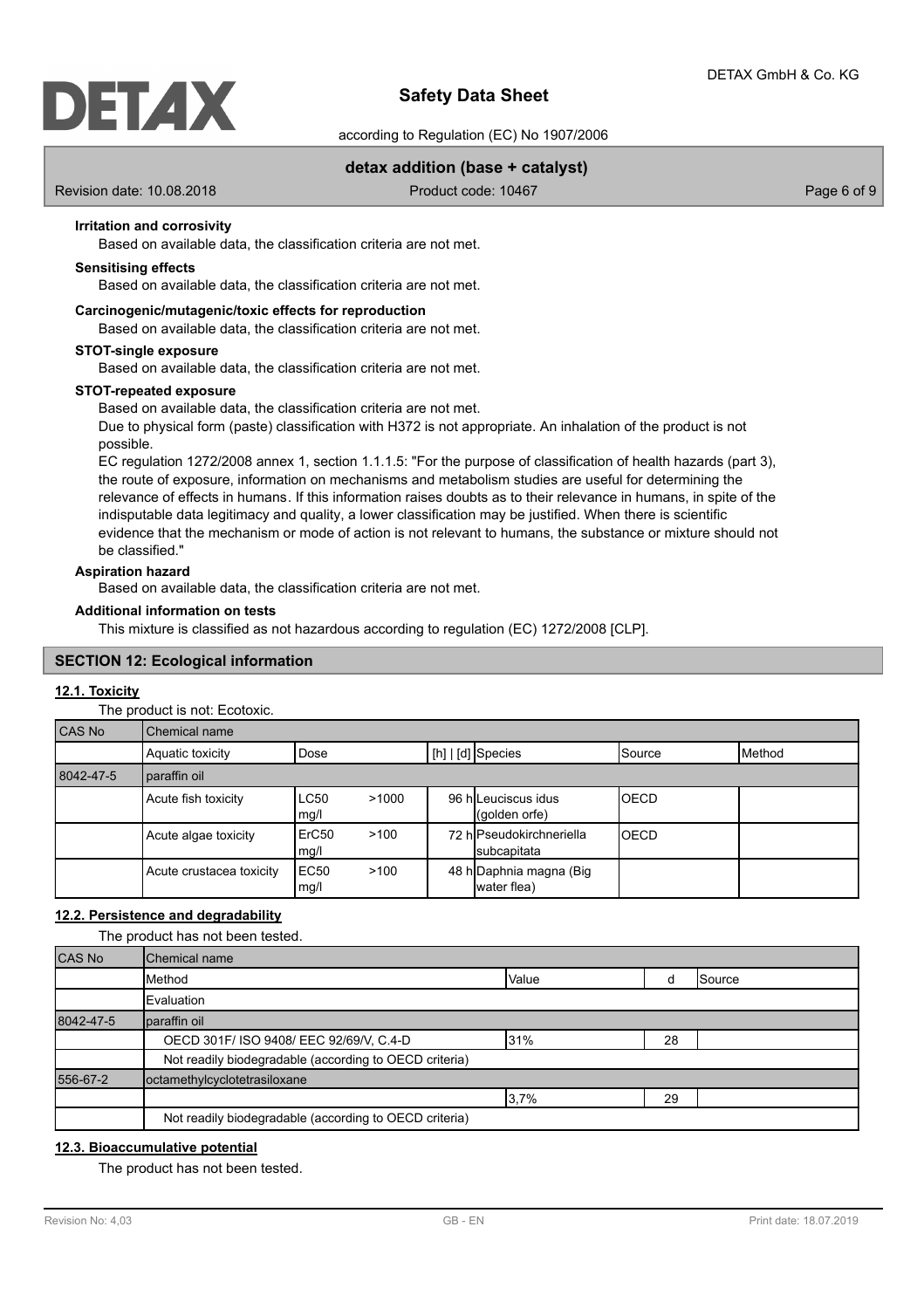

according to Regulation (EC) No 1907/2006

## **detax addition (base + catalyst)**

Revision date: 10.08.2018 Product code: 10467 Product code: 10467 Page 7 of 9

## **12.4. Mobility in soil**

The product has not been tested.

## **12.5. Results of PBT and vPvB assessment**

Dodecamethylcyclohexasiloxane (D6) fulfills the current criteria set forth under Annex XIII of the EU REACH Regulation for very persistent and very bioaccumulative substances (vPvB) and was included in the candidate list of substances of very high concern (SVHC). According to our knowledge of the state of the art, however, D6 cannot be compared with known persistent, bioaccumulative and toxic (PBT) and/or vPvB substances. The interpretation of the available data by the silicone industry reveals that scientific evidence obtained from field tests essentially points out that D6 does not lead to biomagnification in aquatic and terrestrial food chains. In air, D6 is decomposed by naturally occurring processes in the atmosphere. D-residues which do not decompose in this way in the air are not expected to accumulate from the air in water, the soil or living organisms.

Decamethylcyclopentasiloxane (D5) fulfills the current criteria set forth under Annex XIII of the EU REACH Regulation for vPvB substances and was included in the candidate list of SVHCs. According to our knowledge of the state of the art, however, D5 cannot be compared with known PBT and/or vPvB substances. The interpretation of the available data by the silicone industry reveals that scientific evidence obtained from field tests essentially points out that D5 does not lead to biomagnification in aquatic and terrestrial food chains. In air, D5 is decomposed by naturally occurring processes in the atmosphere. D-residues which do not decompose in this way in the air are not expected to accumulate from the air in water, the soil or living organisms.

Octamethylcyclotetrasiloxane (D4) fulfills the current criteria set forth under Annex XIII of the EU REACH Regulation for PBT and vPvB substances and was included in the candidate list of SVHCs . According to our knowledge of the state of the art, however, D4 cannot be compared with known PBT and/or vPvB substances. The interpretation of the available data by the silicone industry reveals that scientific evidence obtained from field tests essentially points out that D4 does not lead to biomagnification in aquatic and terrestrial food chains. In air, D4 is decomposed by naturally occurring processes in the atmosphere. D-residues which do not decompose in this way in the air are not expected to accumulate from the air in water, the soil or living organisms.

### **12.6. Other adverse effects**

No information available.

# **Further information**

Avoid release to the environment.

### **SECTION 13: Disposal considerations**

### **13.1. Waste treatment methods**

### **Advice on disposal**

Do not allow to enter into surface water or drains. Dispose of waste according to applicable legislation.

### **Contaminated packaging**

Wash with plenty of water. Completely emptied packages can be recycled.

### **SECTION 14: Transport information**

### **Land transport (ADR/RID)**

| 14.1. UN number:                  | No dangerous good in sense of this transport regulation. |
|-----------------------------------|----------------------------------------------------------|
| 14.2. UN proper shipping name:    | No dangerous good in sense of this transport regulation. |
| 14.3. Transport hazard class(es): | No dangerous good in sense of this transport regulation. |
| 14.4. Packing group:              | No dangerous good in sense of this transport regulation. |
| Inland waterways transport (ADN)  |                                                          |
| 14.1. UN number:                  | No dangerous good in sense of this transport regulation. |
| 14.2. UN proper shipping name:    | No dangerous good in sense of this transport regulation. |
| 14.3. Transport hazard class(es): | No dangerous good in sense of this transport regulation. |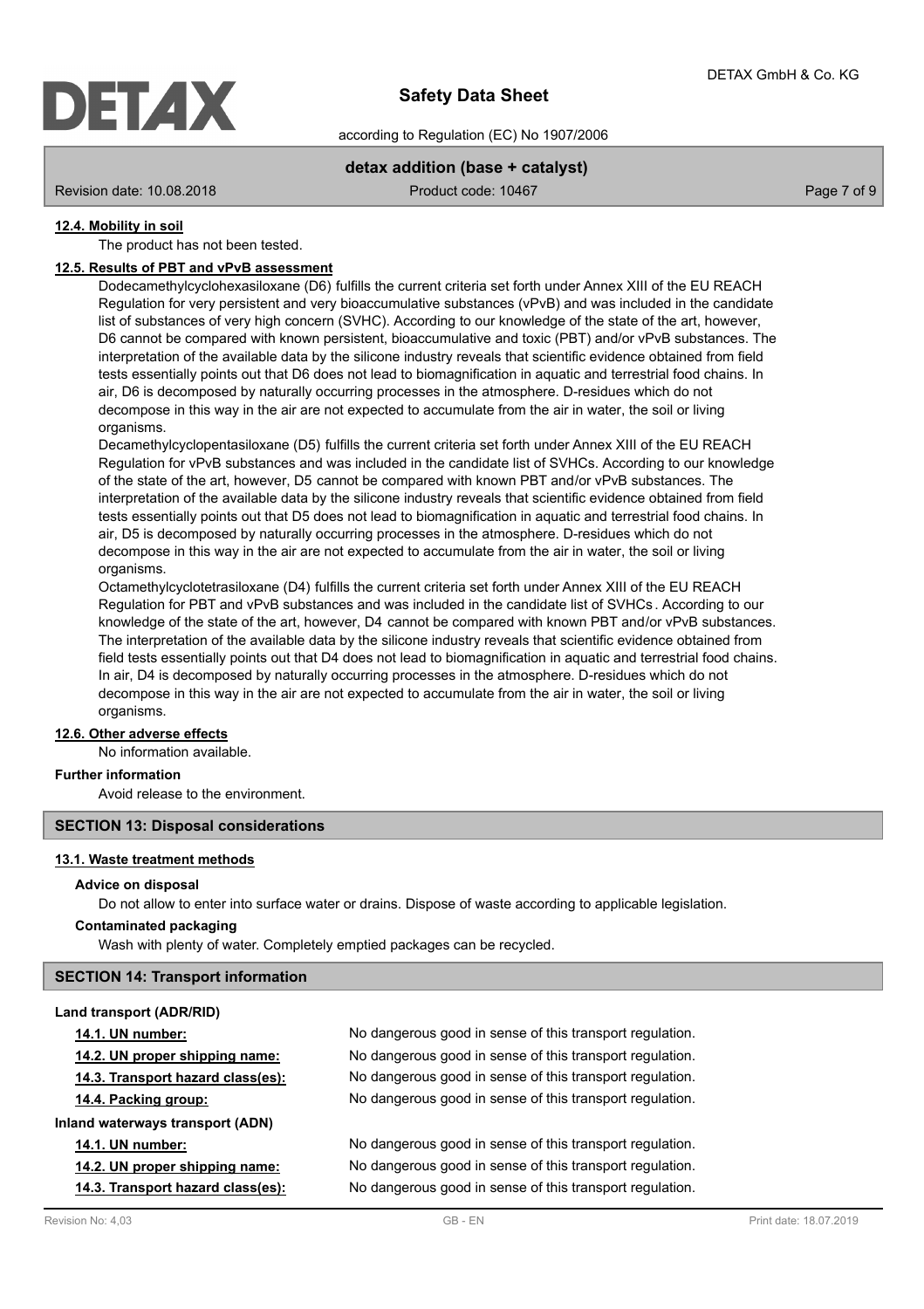

according to Regulation (EC) No 1907/2006

|                                                          | detax addition (base + catalyst)                         |             |
|----------------------------------------------------------|----------------------------------------------------------|-------------|
| Revision date: 10.08.2018                                | Product code: 10467                                      | Page 8 of 9 |
| 14.4. Packing group:                                     | No dangerous good in sense of this transport regulation. |             |
| <b>Marine transport (IMDG)</b>                           |                                                          |             |
| 14.1. UN number:                                         | No dangerous good in sense of this transport regulation. |             |
| 14.2. UN proper shipping name:                           | No dangerous good in sense of this transport regulation. |             |
| 14.3. Transport hazard class(es):                        | No dangerous good in sense of this transport regulation. |             |
| 14.4. Packing group:                                     | No dangerous good in sense of this transport regulation. |             |
| Air transport (ICAO-TI/IATA-DGR)                         |                                                          |             |
| <b>14.1. UN number:</b>                                  | No dangerous good in sense of this transport regulation. |             |
| 14.2. UN proper shipping name:                           | No dangerous good in sense of this transport regulation. |             |
| 14.3. Transport hazard class(es):                        | No dangerous good in sense of this transport regulation. |             |
| 14.4. Packing group:                                     | No dangerous good in sense of this transport regulation. |             |
| 14.6. Special precautions for user                       |                                                          |             |
| No dangerous good in sense of this transport regulation. |                                                          |             |

### **14.7. Transport in bulk according to Annex II of Marpol and the IBC Code**

No dangerous good in sense of this transport regulation.

## **SECTION 15: Regulatory information**

### **15.1. Safety, health and environmental regulations/legislation specific for the substance or mixture**

### **EU regulatory information**

## **Additional information**

The mixture contains substances of very high concern (SVHC candidates): Dodecamethylcyclohexasiloxane (D6), CAS no. 540-97-6 Decamethylcyclopentasiloxane (D5), CAS no. 541-02-6 Octamethylcyclotetrasiloxane (D4), CAS no. 556-67-2

### **National regulatory information**

Water contaminating class (D): 1 - slightly water contaminating

# **15.2. Chemical safety assessment**

Chemical safety assessments for substances in this mixture were not carried out.

# **SECTION 16: Other information**

## **Abbreviations and acronyms**

ADR: Accord européen sur le transport des marchandises dangereuses par Route (European Agreement concerning the International Carriage of Dangerous Goods by Road ) IMDG: International Maritime Code for Dangerous Goods IATA: International Air Transport Association GHS: Globally Harmonized System of Classification and Labelling of Chemicals EINECS: European Inventory of Existing Commercial Chemical Substances ELINCS: European List of Notified Chemical Substances CAS: Chemical Abstracts Service LC50: Lethal concentration, 50% LD50: Lethal dose, 50%

## **Relevant H and EUH statements (number and full text)**

| H372   | Causes damage to organs (lung) through prolonged or repeated exposure if inhaled. |
|--------|-----------------------------------------------------------------------------------|
| EUH210 | Safety data sheet available on request.                                           |

### **Further Information**

The information is based on present level of our knowledge. It does not, however, give assurances of product